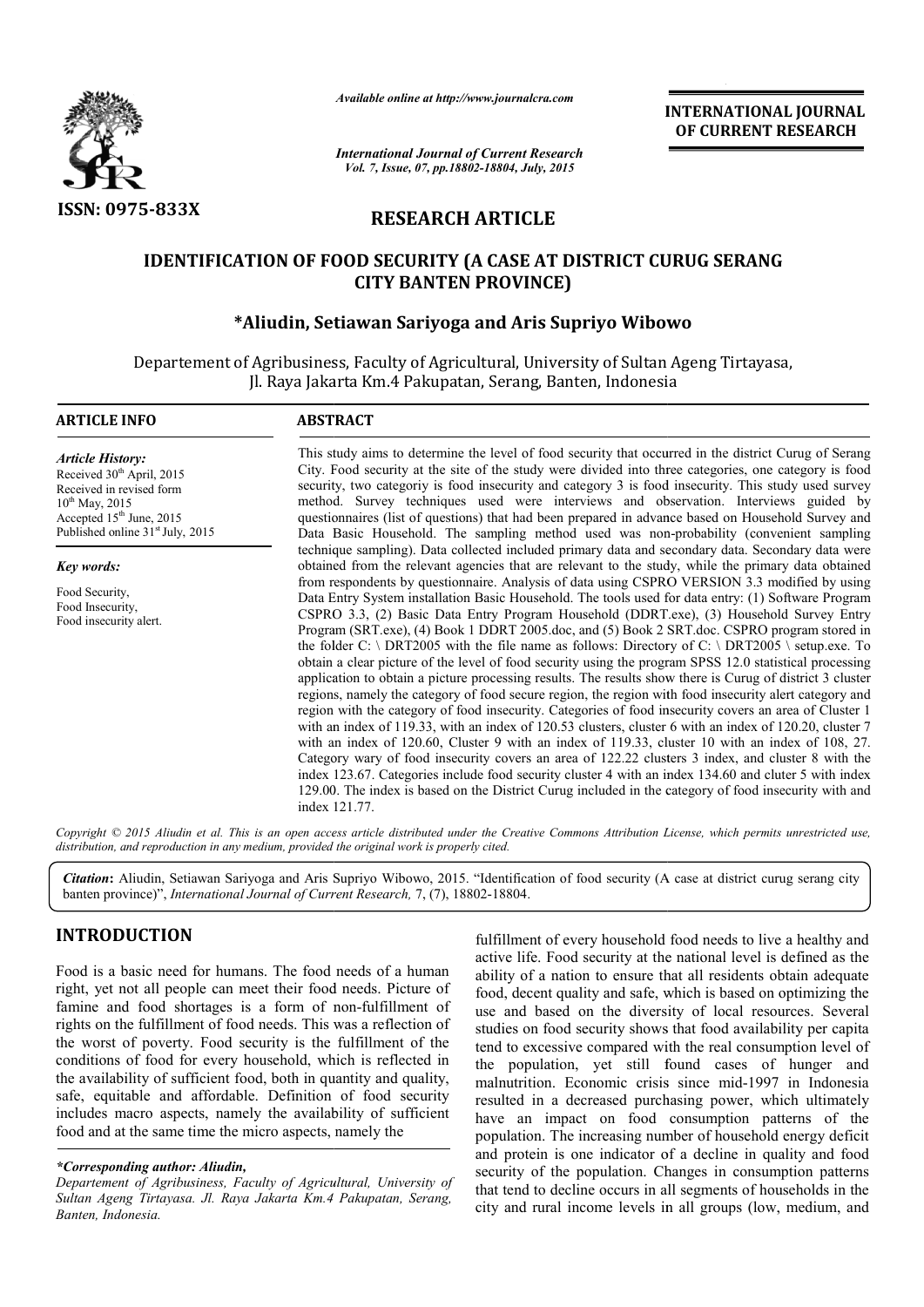high). Another phenomenon of a decline in food production caused by global warming and climate change. Climate change began with the rise in temperature of the Earth's atmosphere reached an average of 0.8 0C. Rising temperatures will lead to changes in plant physiology. It resulted in the accumulation rate of photosynthesis tropical plants, especially cereals are likely to decline (Alwie *et al*., 2007). Accumulated yield diminishing photosynthesis affect its crops are mainly crop yields. Food produced from agricultural commodities in the cycle to obtain it (happen) is strongly influenced by biological and climatic cycles, whereas social and economic factors are another factor. Curug sub-district is included as part of the city of Serang, with unique characteristics. Karakteirtik unique can be seen from the structure of society that is still dependent on the agricultural sector, but in the District is in the suspect still found cases of household food insecurity caused by climate change phenomenon. To overcome these problems in need of identification and mapping of food insecurity area to facilitate overcoming the problem of food insecurity.

# MATERIALS AND METHODS

This study used survey method, the data and information collected through interviews and observations. Interview guide is a questionnaire (a list of questions) that had been prepared in advance based on Household Survey (SRT) and DDRT. Observations made to synchronize the information given to respondents, the location is set deliberately.

The sampling method used is non-probability sampling with convenient sampling. Data collected included primary data and secondary data. Secondary data were obtained from the relevant agencies that are relevant to the study, while the primary data obtained from respondents based on questionnaires and indepth interviews. Mapping food security using CSPRO VERSION 3.3 and Basic Data Entry System installation Household. To implement such installations using a CD that contains files as follows: (1) Software Program CSPRO 3.3, (2) Basic Data Entry Program Household (DDRT.exe), (3) Household Survey Entry Program (SRT. exe), (4) Book 1 DDRT 2005.doc, and (5) Book 2 SRT.doc. CSPRO program stored in the folder C: \ DRT2005 with the file name as follows: Directory of C:  $\Delta$  DRT2005  $\Delta$  setup.exe. The data has been inputted using DRT program and SRT further processed using the program SPSS 12.0 statistical processing application to obtain a picture processing results.

### RESULTS AND DISCUSSION

#### District of Food Insecurity conditions Curug

Subdistrict Curug based on the characteristics of the rural areas. It can be seen from almost 60% of the population works in the agricultural sector. Location District of Curug are outside ring of Serang, is precisely the border area between the City Serang with Serang regency. Based on the table above in the District of Curug are three categories that hold the 7 categories of food and food-insecure.





Fig.1. Security Food Map at Curug District